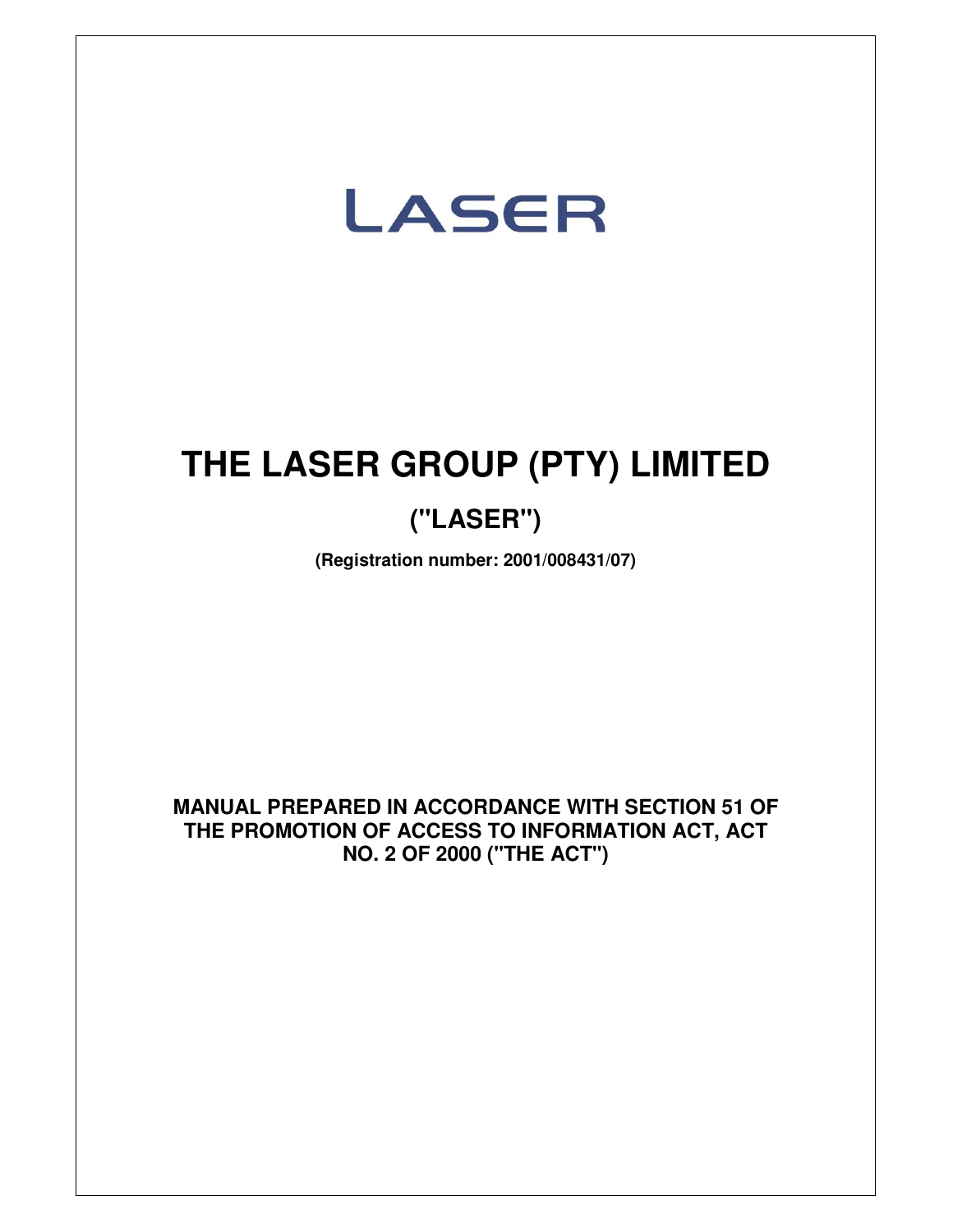#### **INDEX Page**

| 1. | Introduction                                                           | 3               |
|----|------------------------------------------------------------------------|-----------------|
| 2. | <b>Contact Detail</b>                                                  | $\overline{4}$  |
| 3. | Guide in terms of section 10 of the Act                                | 5               |
| 4. | Notice(s) in terms of section 52(2) of the Act                         | 6               |
| 5. | Information / documents available in accordance with other legislation | $\overline{7}$  |
| 6. | Documents / information held by Laser in terms of the Act              | 8               |
| 7. | Other information                                                      | 9               |
| 8. | Availability of the manual                                             | 10 <sub>1</sub> |
| 9. | Form of request                                                        | 11              |
|    | 10. Prescribed fees                                                    | 18              |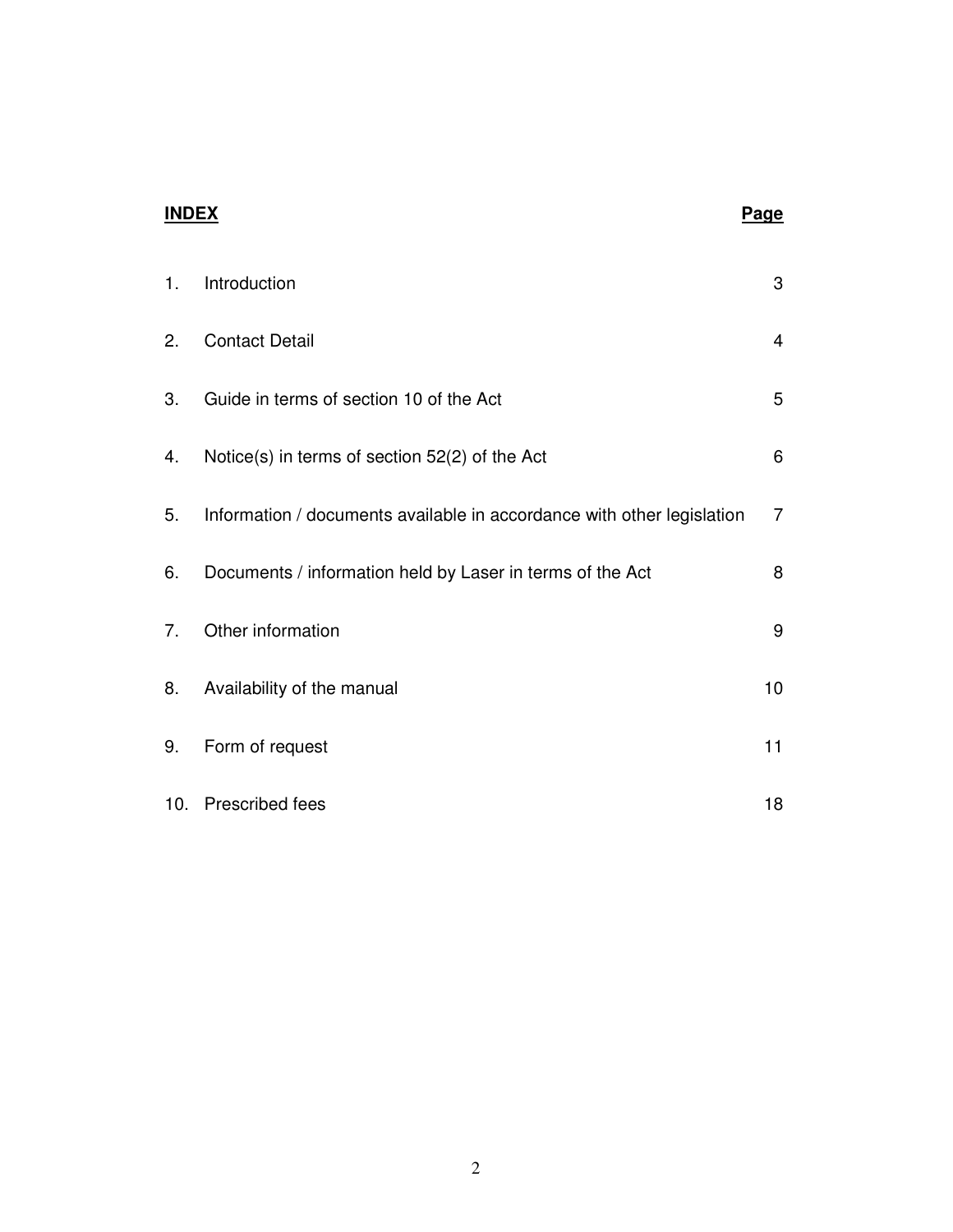#### 1. **INTRODUCTION**

The manual is to assist potential requestors as to the procedure to be followed when requesting access to information / documents from Laser as contemplated in terms of the Act.

The manual may be amended from time to time and as soon as any amendments have been finalised the latest version of the manual will be made public.

Any requestor is advised to contact Alan Swanson should he / she require any assistance in respect of the utilisation of this manual and/or the requesting of documents / information from Laser.

The following words will bear the following meaning in this manual :-

| "the Act"         | mean the Promotion of Access<br>shall<br>ി fo<br>Information Act, No. 2 of 2000, together with all<br>relevant regulations published; |
|-------------------|---------------------------------------------------------------------------------------------------------------------------------------|
| "the/this manual" | mean this manual together with all<br>shall<br>annexures thereto as available at the offices of<br>Laser from time to time:           |
| "SAHRC"           | shall mean the South African Human Rights<br>Commission;                                                                              |
| "Laser"           | shall mean The Laser Group (Pty) Limited and<br>any the following subsidiary and associate<br>companies:                              |

| Name of company                             | Company<br>Reg. No. |
|---------------------------------------------|---------------------|
| Laser Logistics (Pty) Ltd                   | 1999/026761/07      |
| GAC Laser International Logistics (Pty) Ltd | 2006/033426/07      |
| DPD Laser Express Logistics (Pty) Ltd       | 2006/033353/07      |
| Laser Ezothutho (Pty) Ltd                   | 1961/000828/07      |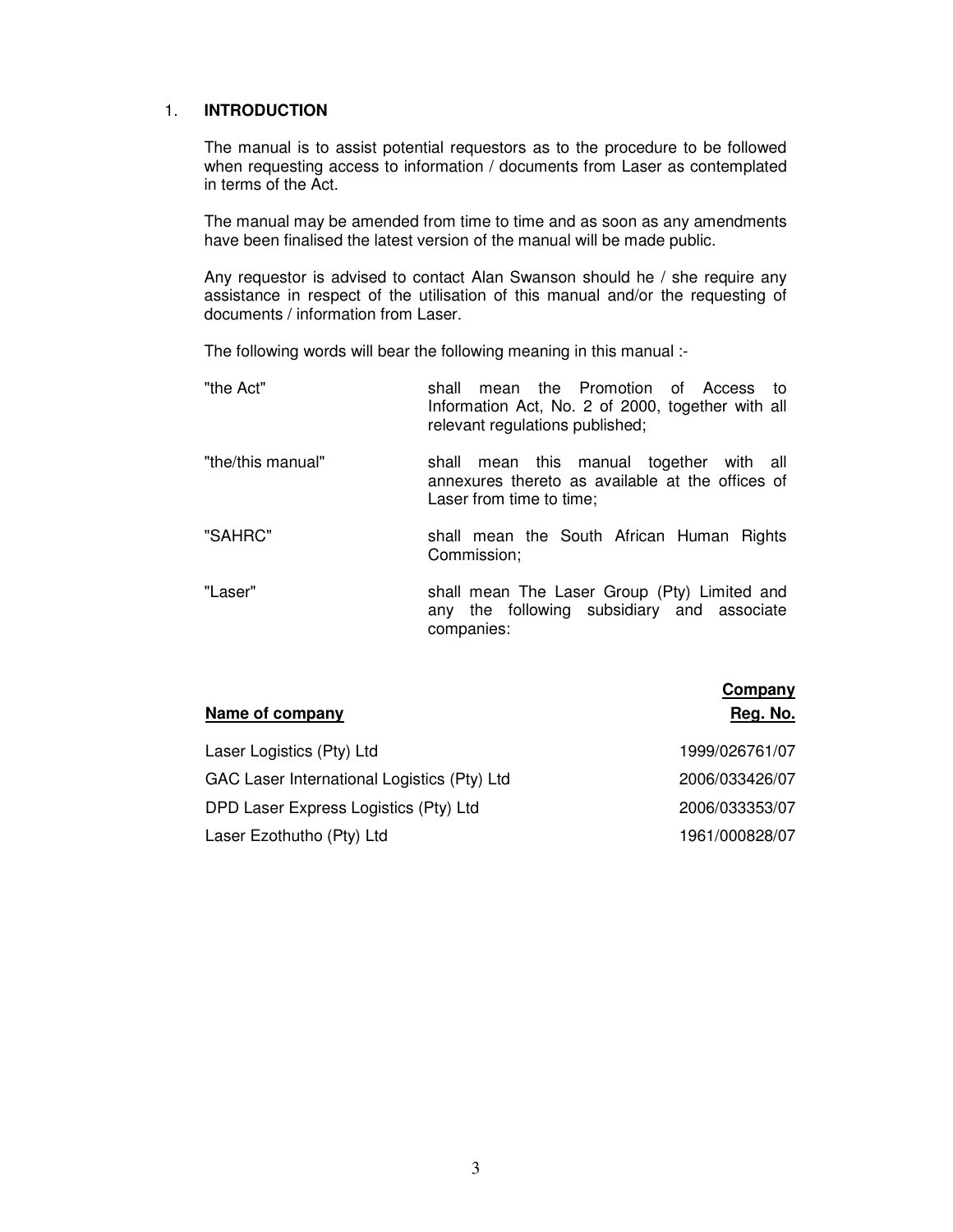2. **CONTACT DETAILS** (Section 51(1)(a) of the Act)

| Name of body                                | ÷  | The Laser Group (Pty) Limited                                            |
|---------------------------------------------|----|--------------------------------------------------------------------------|
| <b>Chief Executive Officer</b>              | ÷. | Philip John Hayes                                                        |
| The appointed information<br><b>Officer</b> | ÷  | Alan James Swanson                                                       |
| <b>Address</b>                              |    | $: 2^{nd}$ Floor<br>Dean Street Arcade<br>Dean Street<br><b>Newlands</b> |
| <b>Postal address</b>                       | ÷. | Suite 175, Private Bag X18<br>Rondebosch<br>7701                         |
| <b>Telephone</b>                            | ÷. | +27 21 659 4000                                                          |
| Fax                                         | ÷  | +27 21 659 4090                                                          |
| E-mail                                      |    | alans@laserserv.co.za                                                    |
|                                             |    |                                                                          |

#### 3. **GUIDE IN TERMS OF SECTION 10 OF THE ACT** (Section 51(1)(b) of the Act)

In terms of section 10 of the Act a guide will be compiled by the SAHRC containing such information as may be required by a person who wishes to exercise any right contemplated in the Act. The guide will be made available by the SAHRC by no later than August 2003.

#### **Contact details of the South African Human Rights Commission:**

PAIA Unit The Research and Documentation Department Private Bag 2700 **HOUGHTON** 2041

| +27 11 484 0582   |
|-------------------|
| www.sahrc.org.za  |
| PAIA@sahrc.org.za |
|                   |

4. **NOTICE(S) IN TERMS OF SECTION 52(2) OF THE ACT** (Section 51(1)(c) of the Act)

At this stage no notice(s) has / have been published.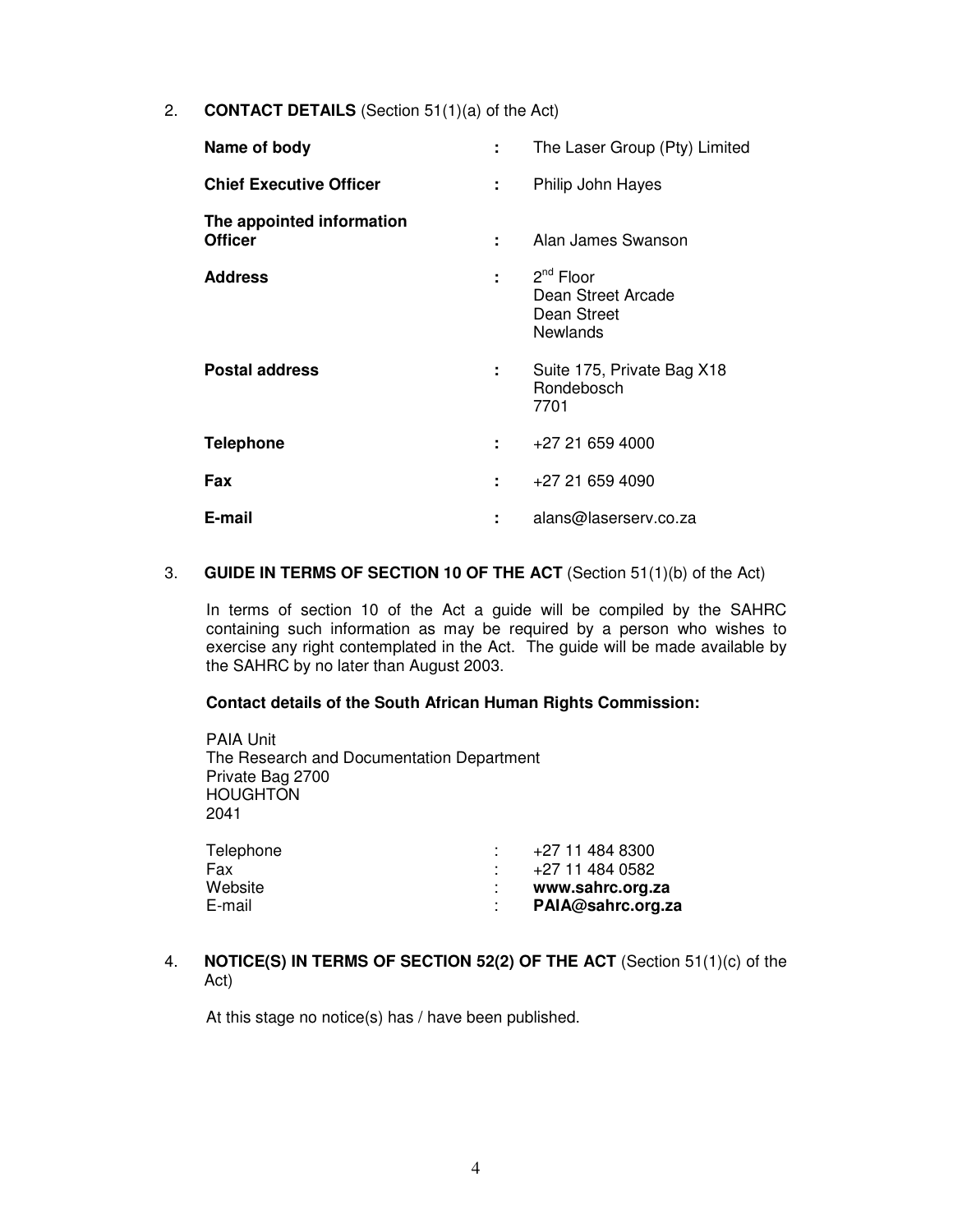#### 5. **INFORMATION / DOCUMENTS AVAILABLE IN ACCORDANCE WITH OTHER LEGISLATION** (Section 51(1)(d) of the Act)

Laser keeps information / documents in accordance with the following legislation (please note that this is not an exhaustive list) :-

- Companies Act, Act No. 71 of 2008
- Income Tax Act, Act No. 58 of 1962 (Section 75)
- Value-Added Tax Act, Act No. 89 of 1991 (Section 65)
- Customs and Excise Act, Act No. 91 of 1964 (Section 101)
- Unemployment Insurance Act, Act No. 30 of 1966 (Section 32)
- Basic Conditions of Employment Act, Act No. 75 of 1997 (Section 31)
- **Employment Equity Act, Act No. 55 0f 1998 (Section 26)**
- Compensation for Occupational Injuries and Diseases Act, Act No. 130 of 1993 (Section 97)
- Guidance and Placement Act, Act No. 61 of 1981 (Section 15(5))
- Occupational Health and Safety Act, Act No. 85 of 1993
- Consumer Protection Act, Act No. 68 of 2008

#### 6. **DOCUMENTS / INFORMATION HELD BY LASER IN TERMS OF THE ACT**  (Section 51(1)(e) of the Act)

The documents / information listed herein below pertain to the day-to-day management of the business of Laser :-

- Information and records required to be retained in respect of the legislation referred to in Section 5 above
- Standard Employment Contracts
- Employment Equity Plan & Report
- Staff Handbooks
- Human Resources Policies and Procedures
- List of trademarks and pending applications
- Insurance Policies
- Curriculum Vitae and reference information on employment candidates interviewed on behalf of clients
- Credit checks in respect of employment candidates
- Other commercial contracts

It is recorded that any and all documents / information requested pertaining to the aforesaid shall always only be made available to a requestor subject to the provisions of the Act.

#### 7. **OTHER INFORMATION** (Section 51(1)(f) of the Act)

The Minister of Justice and Constitutional Development has to date not published any regulations in terms of this section.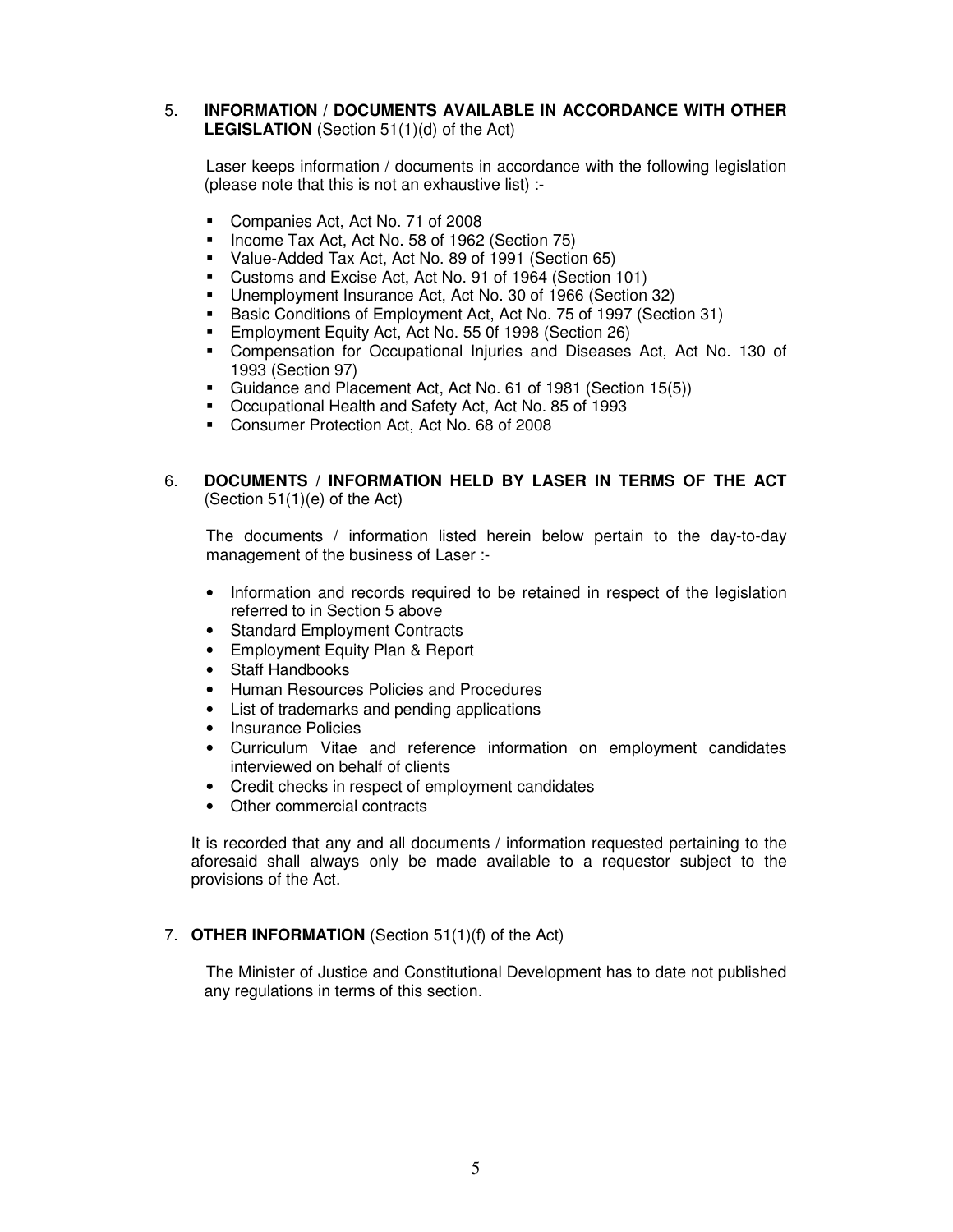#### 8. **AVAILIBILITY OF THE MANUAL** (Section 51(3) of the Act)

- 8.1 This manual is available for inspection at the offices of Laser, free of charge.
- 8.2 Copies of the manual may be obtained, subject to the prescribed fees, at the offices of Laser.
- 8.3 The manual can also be accessed on the website of the SAHRC (**www.sahrc.org.za**) and will be published in the Government Gazette. However, it should be noted that the manual accessible on the website of SAHRC and in the *Government Gazette*, does not include the request forms or fee structure (set out on pages 11 and further of this manual). The request forms and fee structure can be obtained on the SAHRC website (**www.sahrc.org.za**) or the website of the Department of Justice and Constitutional Development (**www.doj.gov.za**) (under "regulations").

#### 9. **FORM OF REQUEST** (Section 53(1) of the Act)

#### **REQUEST FOR ACCESS TO RECORD OF PRIVATE BODY**

(Section 53(1) of the Promotion of Access to Information Act, 2000 (Act No. 2 of 2000))

#### **[Regulation 10]**

\_\_\_\_\_\_\_\_\_\_\_\_\_\_\_\_\_\_\_\_\_\_\_\_\_\_\_\_\_\_\_\_\_\_\_\_\_\_\_\_\_\_\_\_\_\_\_\_\_\_\_\_\_\_\_\_\_\_\_\_\_\_\_\_\_

\_\_\_\_\_\_\_\_\_\_\_\_\_\_\_\_\_\_\_\_\_\_\_\_\_\_\_\_\_\_\_\_\_\_\_\_\_\_\_\_\_\_\_\_\_\_\_\_\_\_\_\_\_\_\_\_\_\_\_\_\_\_\_\_\_

\_\_\_\_\_\_\_\_\_\_\_\_\_\_\_\_\_\_\_\_\_\_\_\_\_\_\_\_\_\_\_\_\_\_\_\_\_\_\_\_\_\_\_\_\_\_\_\_\_\_\_\_\_\_\_\_\_\_\_\_\_\_\_\_\_

#### A. **PARTICULARS OF PRIVATE BODY**

The Head :

#### B. **PARTICULARS OF PERSON REQUESTING ACCESS TO THE RECORD**

- a) The particulars of the person who requests access to the record must be recorded below.
- b) Furnish an address and/or fax number in the Republic to which information must be sent.
- c) Proof of the capacity in which the request is made, if applicable, must be attached.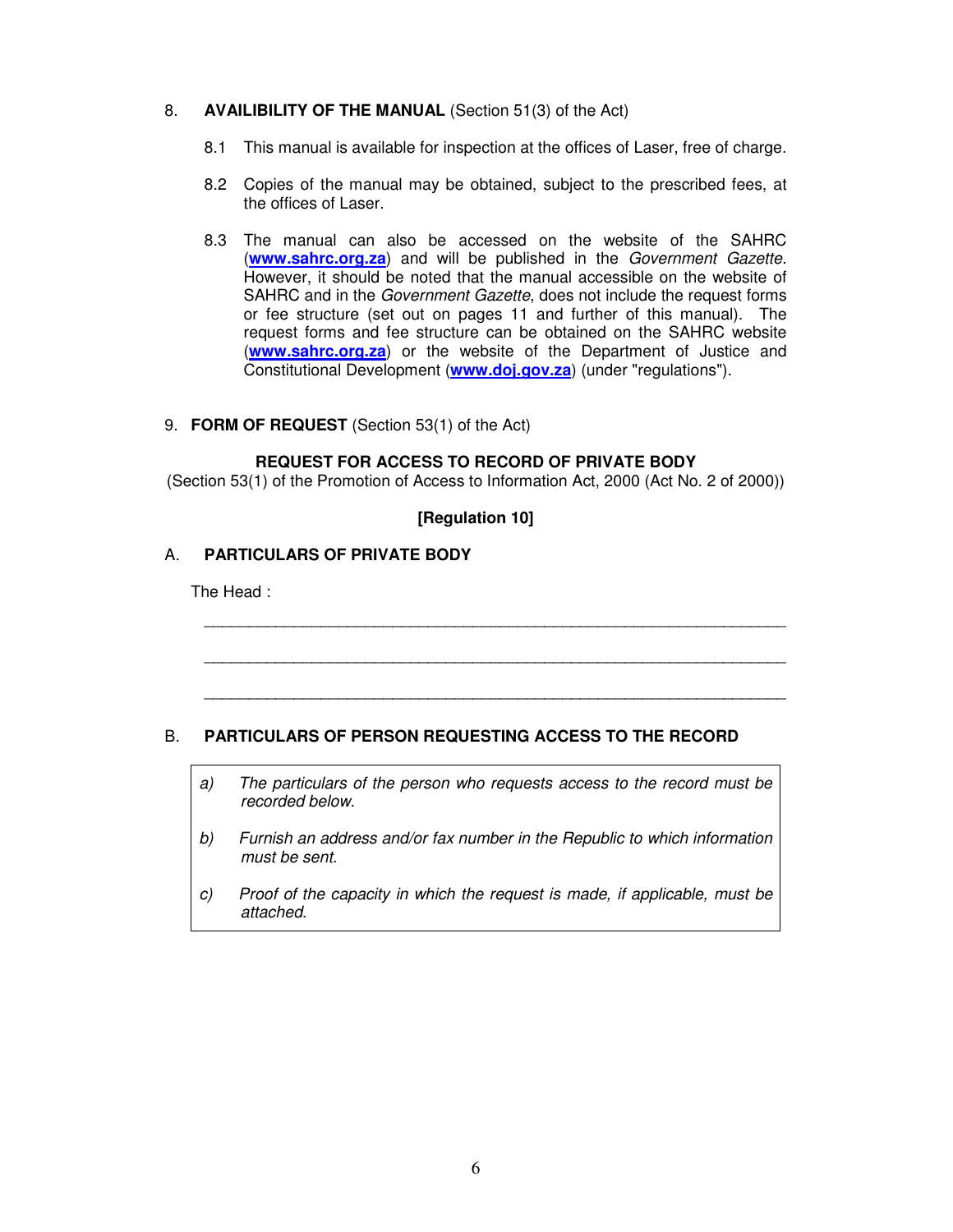| Capacity in which request is made, when made and on behalf of another person: |  |
|-------------------------------------------------------------------------------|--|

#### C. **PARTICULARS OF PERSON ON WHOSE BEHALF REQUEST IS MADE**

This section must be completed only if a request for information is made on behalf of another person.

\_\_\_\_\_\_\_\_\_\_\_\_\_\_\_\_\_\_\_\_\_\_\_\_\_\_\_\_\_\_\_\_\_\_\_\_\_\_\_\_\_\_\_\_\_\_\_\_\_\_\_\_\_\_\_\_\_\_\_\_\_\_\_\_\_

Full names and surname : \_\_\_\_\_\_\_\_\_\_\_\_\_\_\_\_\_\_\_\_\_\_\_\_\_\_\_\_\_\_\_\_\_\_\_\_\_\_\_\_\_\_\_

Identity Number : \_\_\_\_\_\_\_\_\_\_\_\_\_\_\_\_\_\_\_\_\_\_\_\_\_\_\_\_\_\_\_\_\_\_\_\_\_\_\_\_\_\_\_\_\_\_\_\_\_

\_\_\_\_\_\_\_\_\_\_\_\_\_\_\_\_\_\_\_\_\_\_\_\_\_\_\_\_\_\_\_\_\_\_\_\_\_\_\_\_\_\_\_\_\_\_\_\_\_\_\_\_\_\_\_\_\_\_\_\_\_\_\_\_

#### D. **PARTICULARS OF RECORD**

- a) Provide full particulars of the record to which access is requested, including the reference number if that is known to you, to enable the record to be located
- . b) If the provided space is inadequate please continue on a separate folio and attach it to this form. **The requester must sign all the additional folios**.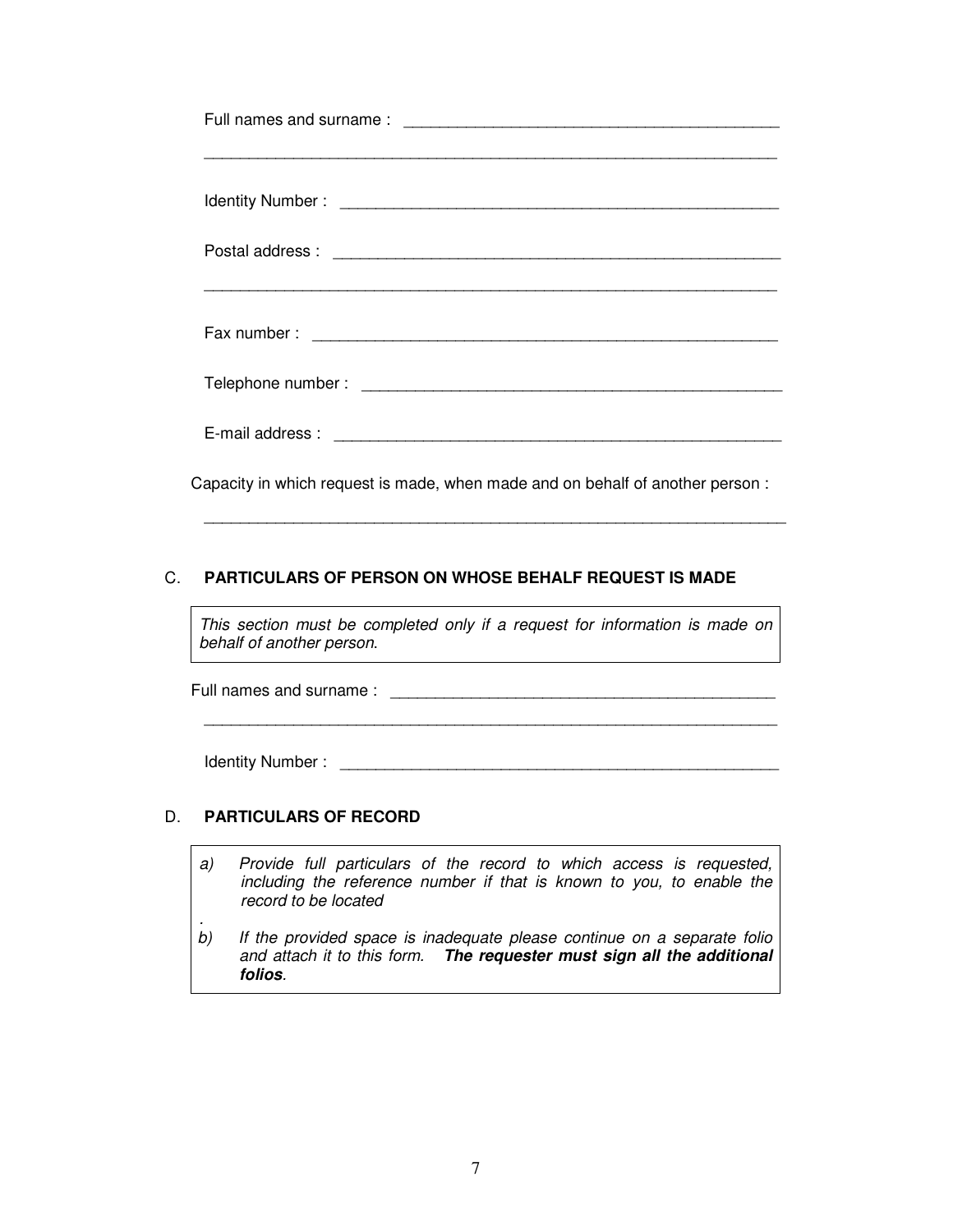#### E. **FEES**

- a) A request for access to a record, other than a record containing personal information about yourself, will be processed only after a **request fee** has been paid.
- b) You will be notified of the amount requested to be paid as the request fee.
- c) The fee **payable for access** to a record depends on the form in which access is required and the reasonable time required to search for and prepare a record.
- d) If you qualify for exemption of the payment of any fee, please state the reason therefore.

\_\_\_\_\_\_\_\_\_\_\_\_\_\_\_\_\_\_\_\_\_\_\_\_\_\_\_\_\_\_\_\_\_\_\_\_\_\_\_\_\_\_\_\_\_\_\_\_\_\_\_\_\_\_\_\_\_\_\_\_\_\_\_\_\_

\_\_\_\_\_\_\_\_\_\_\_\_\_\_\_\_\_\_\_\_\_\_\_\_\_\_\_\_\_\_\_\_\_\_\_\_\_\_\_\_\_\_\_\_\_\_\_\_\_\_\_\_\_\_\_\_\_\_\_\_\_\_\_\_\_

\_\_\_\_\_\_\_\_\_\_\_\_\_\_\_\_\_\_\_\_\_\_\_\_\_\_\_\_\_\_\_\_\_\_\_\_\_\_\_\_\_\_\_\_\_\_\_\_\_\_\_\_\_\_\_\_\_\_\_\_\_\_\_\_\_

 $\frac{1}{2}$  ,  $\frac{1}{2}$  ,  $\frac{1}{2}$  ,  $\frac{1}{2}$  ,  $\frac{1}{2}$  ,  $\frac{1}{2}$  ,  $\frac{1}{2}$  ,  $\frac{1}{2}$  ,  $\frac{1}{2}$  ,  $\frac{1}{2}$  ,  $\frac{1}{2}$  ,  $\frac{1}{2}$  ,  $\frac{1}{2}$  ,  $\frac{1}{2}$  ,  $\frac{1}{2}$  ,  $\frac{1}{2}$  ,  $\frac{1}{2}$  ,  $\frac{1}{2}$  ,  $\frac{1$ 

Reason for exemption from payment of fees : \_\_\_\_\_\_\_\_\_\_\_\_\_\_\_\_\_\_\_\_\_\_\_\_\_\_\_\_\_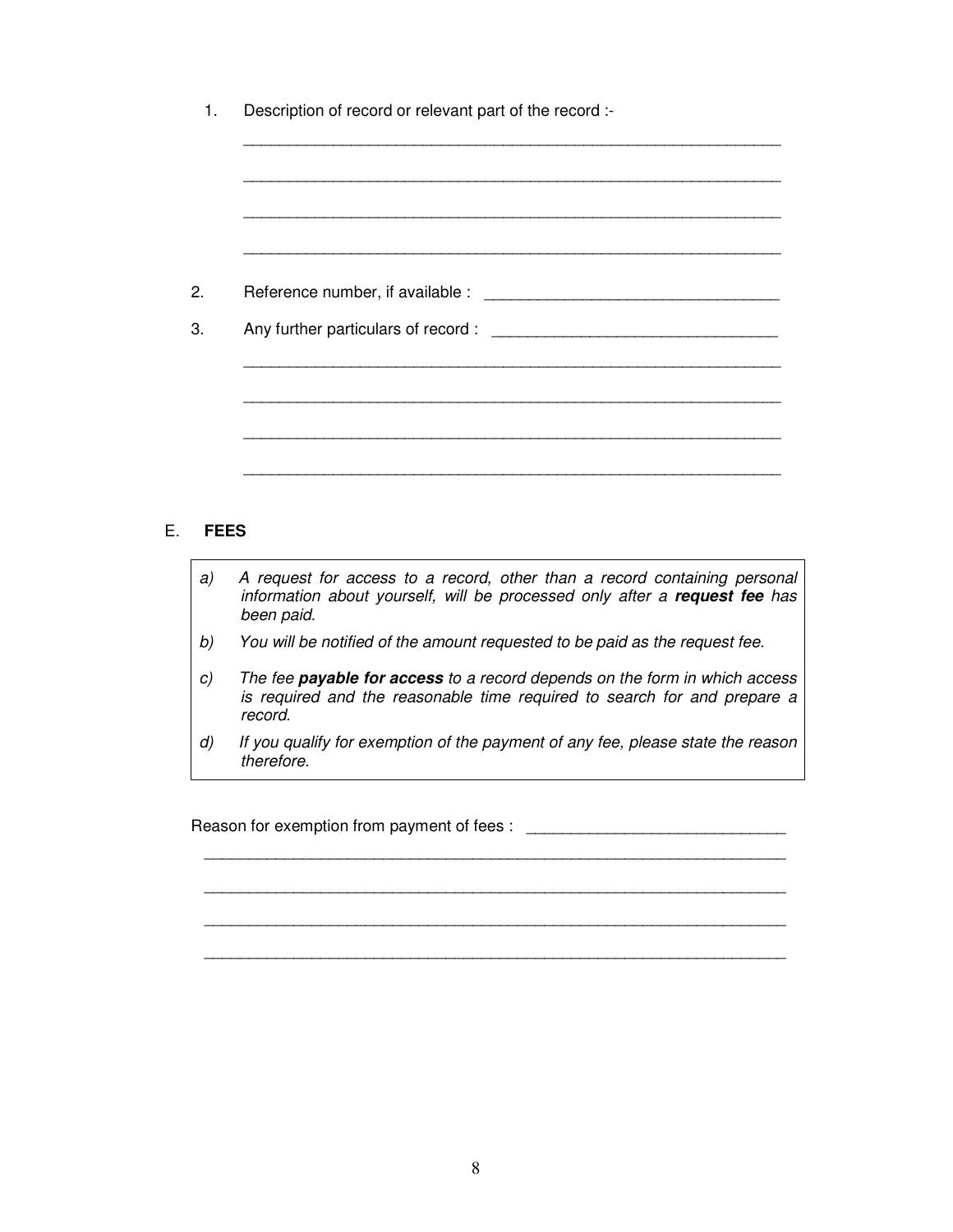### F. **FORM OF ACCESS TO RECORD**

| If you are prevented by a disability to read, view or listen to the record in the<br>form of access provided for in 1 to 4 hereunder, state your disability and indicate<br>in which form the record is required. |                                                                                                                                                         |  |                                                               |                      |                                                                      |  |                                 |    |
|-------------------------------------------------------------------------------------------------------------------------------------------------------------------------------------------------------------------|---------------------------------------------------------------------------------------------------------------------------------------------------------|--|---------------------------------------------------------------|----------------------|----------------------------------------------------------------------|--|---------------------------------|----|
| Disability:                                                                                                                                                                                                       |                                                                                                                                                         |  | Form in which record is required :                            |                      |                                                                      |  |                                 |    |
|                                                                                                                                                                                                                   | Mark the appropriate box with an "X".                                                                                                                   |  |                                                               |                      |                                                                      |  |                                 |    |
| Notes:                                                                                                                                                                                                            |                                                                                                                                                         |  |                                                               |                      |                                                                      |  |                                 |    |
| a)                                                                                                                                                                                                                | Your indication as to the required form of access depends on the form in<br>which the record is available.                                              |  |                                                               |                      |                                                                      |  |                                 |    |
| b)                                                                                                                                                                                                                | Access in the form requested may be refused in certain circumstances. In<br>such a case you will be informed if access will be granted in another form. |  |                                                               |                      |                                                                      |  |                                 |    |
| C)                                                                                                                                                                                                                | The fee payable for access to the record, if any, will be determined partly<br>by the form in which access is requested.                                |  |                                                               |                      |                                                                      |  |                                 |    |
| 1.                                                                                                                                                                                                                | If the record is in written or printed form                                                                                                             |  |                                                               |                      |                                                                      |  |                                 |    |
|                                                                                                                                                                                                                   | Copy of record*                                                                                                                                         |  |                                                               | Inspection of record |                                                                      |  |                                 |    |
| 2.                                                                                                                                                                                                                | If record consists of visual images :-                                                                                                                  |  |                                                               |                      |                                                                      |  |                                 |    |
|                                                                                                                                                                                                                   | (this includes photographs, slides, video recordings, computer-generated<br>images, sketches, etc.).                                                    |  |                                                               |                      |                                                                      |  |                                 |    |
|                                                                                                                                                                                                                   | View the<br>images                                                                                                                                      |  |                                                               | Copy of the images*  |                                                                      |  | Transcription of<br>the images* |    |
| 3.                                                                                                                                                                                                                | If record consists of recorded works or information which can be<br>reproduced in sound                                                                 |  |                                                               |                      |                                                                      |  |                                 |    |
|                                                                                                                                                                                                                   | Listen to the soundtrack<br>(audio cassette)                                                                                                            |  | Transcription of soundtrack*<br>(written or printed document) |                      |                                                                      |  |                                 |    |
| 4.                                                                                                                                                                                                                | If record is held on computer or in an electronic or machine readable<br>form -                                                                         |  |                                                               |                      |                                                                      |  |                                 |    |
|                                                                                                                                                                                                                   | Printed copy of<br>record*                                                                                                                              |  | Printed copy of<br>information derived<br>from the record*    |                      | Copy in<br>computer<br>readable form*<br>(stiffy or<br>compact disc) |  |                                 |    |
|                                                                                                                                                                                                                   | *If you requested a copy or transcription of a record (above), do<br>you wish the copy or transcription to be posted to you?                            |  |                                                               |                      |                                                                      |  | Yes                             | No |
| A postal fee is payable                                                                                                                                                                                           |                                                                                                                                                         |  |                                                               |                      |                                                                      |  |                                 |    |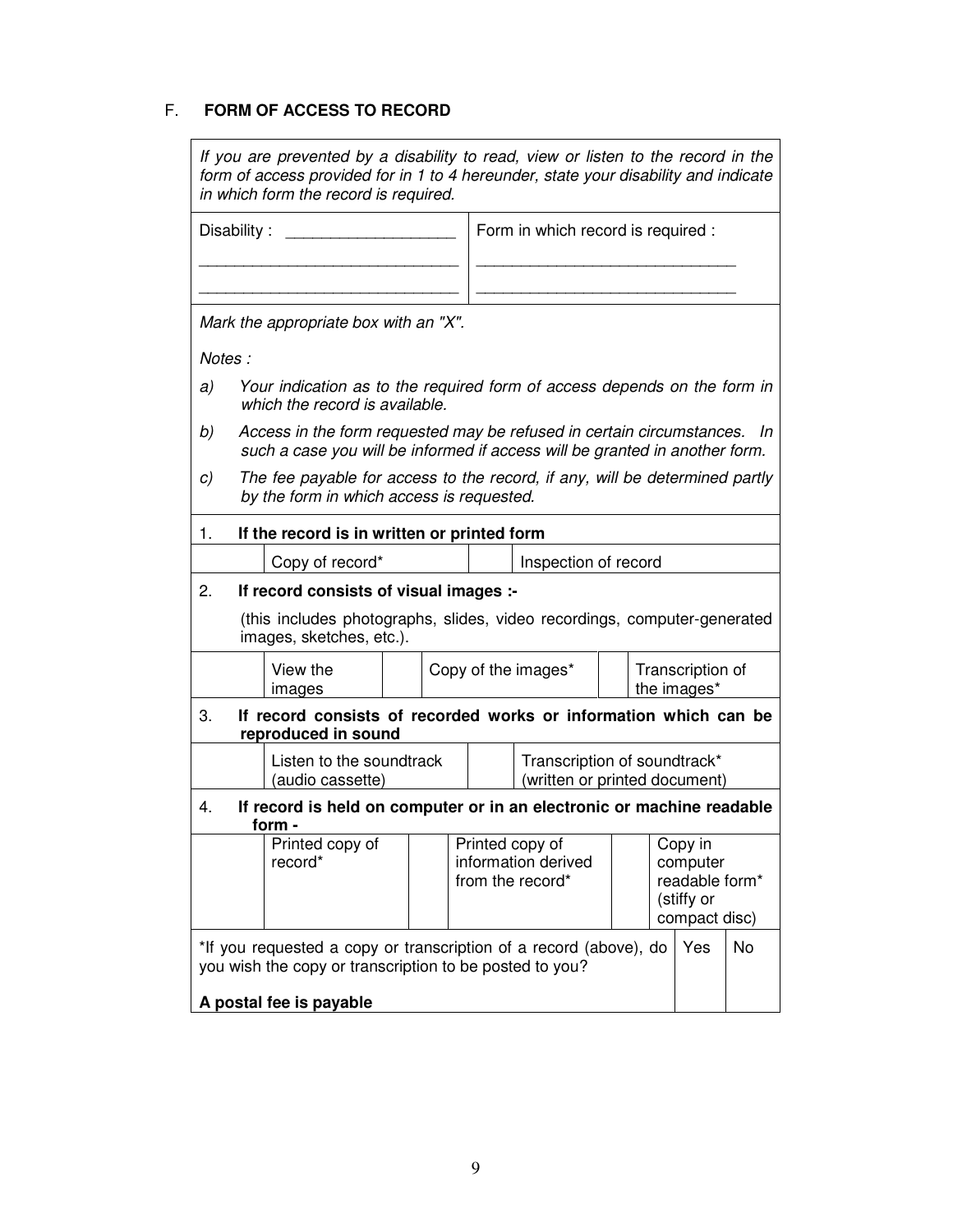#### G. **PARTICULARS OF RIGHT TO BE EXERCISED OR PROTECTED**

If the provided space is inadequate please continue on a separate folio and attach it to this form. **The requester must sign all the additional folios.**

 $\frac{1}{2}$  ,  $\frac{1}{2}$  ,  $\frac{1}{2}$  ,  $\frac{1}{2}$  ,  $\frac{1}{2}$  ,  $\frac{1}{2}$  ,  $\frac{1}{2}$  ,  $\frac{1}{2}$  ,  $\frac{1}{2}$  ,  $\frac{1}{2}$  ,  $\frac{1}{2}$  ,  $\frac{1}{2}$  ,  $\frac{1}{2}$  ,  $\frac{1}{2}$  ,  $\frac{1}{2}$  ,  $\frac{1}{2}$  ,  $\frac{1}{2}$  ,  $\frac{1}{2}$  ,  $\frac{1$ 

\_\_\_\_\_\_\_\_\_\_\_\_\_\_\_\_\_\_\_\_\_\_\_\_\_\_\_\_\_\_\_\_\_\_\_\_\_\_\_\_\_\_\_\_\_\_\_\_\_\_\_\_\_\_\_\_\_\_\_\_

 $\frac{1}{2}$  ,  $\frac{1}{2}$  ,  $\frac{1}{2}$  ,  $\frac{1}{2}$  ,  $\frac{1}{2}$  ,  $\frac{1}{2}$  ,  $\frac{1}{2}$  ,  $\frac{1}{2}$  ,  $\frac{1}{2}$  ,  $\frac{1}{2}$  ,  $\frac{1}{2}$  ,  $\frac{1}{2}$  ,  $\frac{1}{2}$  ,  $\frac{1}{2}$  ,  $\frac{1}{2}$  ,  $\frac{1}{2}$  ,  $\frac{1}{2}$  ,  $\frac{1}{2}$  ,  $\frac{1$ 

 $\frac{1}{2}$  ,  $\frac{1}{2}$  ,  $\frac{1}{2}$  ,  $\frac{1}{2}$  ,  $\frac{1}{2}$  ,  $\frac{1}{2}$  ,  $\frac{1}{2}$  ,  $\frac{1}{2}$  ,  $\frac{1}{2}$  ,  $\frac{1}{2}$  ,  $\frac{1}{2}$  ,  $\frac{1}{2}$  ,  $\frac{1}{2}$  ,  $\frac{1}{2}$  ,  $\frac{1}{2}$  ,  $\frac{1}{2}$  ,  $\frac{1}{2}$  ,  $\frac{1}{2}$  ,  $\frac{1$ 

 $\frac{1}{2}$  ,  $\frac{1}{2}$  ,  $\frac{1}{2}$  ,  $\frac{1}{2}$  ,  $\frac{1}{2}$  ,  $\frac{1}{2}$  ,  $\frac{1}{2}$  ,  $\frac{1}{2}$  ,  $\frac{1}{2}$  ,  $\frac{1}{2}$  ,  $\frac{1}{2}$  ,  $\frac{1}{2}$  ,  $\frac{1}{2}$  ,  $\frac{1}{2}$  ,  $\frac{1}{2}$  ,  $\frac{1}{2}$  ,  $\frac{1}{2}$  ,  $\frac{1}{2}$  ,  $\frac{1$ 

 $\frac{1}{2}$  ,  $\frac{1}{2}$  ,  $\frac{1}{2}$  ,  $\frac{1}{2}$  ,  $\frac{1}{2}$  ,  $\frac{1}{2}$  ,  $\frac{1}{2}$  ,  $\frac{1}{2}$  ,  $\frac{1}{2}$  ,  $\frac{1}{2}$  ,  $\frac{1}{2}$  ,  $\frac{1}{2}$  ,  $\frac{1}{2}$  ,  $\frac{1}{2}$  ,  $\frac{1}{2}$  ,  $\frac{1}{2}$  ,  $\frac{1}{2}$  ,  $\frac{1}{2}$  ,  $\frac{1$ 

 $\frac{1}{2}$  ,  $\frac{1}{2}$  ,  $\frac{1}{2}$  ,  $\frac{1}{2}$  ,  $\frac{1}{2}$  ,  $\frac{1}{2}$  ,  $\frac{1}{2}$  ,  $\frac{1}{2}$  ,  $\frac{1}{2}$  ,  $\frac{1}{2}$  ,  $\frac{1}{2}$  ,  $\frac{1}{2}$  ,  $\frac{1}{2}$  ,  $\frac{1}{2}$  ,  $\frac{1}{2}$  ,  $\frac{1}{2}$  ,  $\frac{1}{2}$  ,  $\frac{1}{2}$  ,  $\frac{1$ 

1. Indicate which right is to be exercised or protected :

2. Explain why the requested record is required for the exercising or protection of the aforementioned right :-

#### H. **NOTICE OF DECISION REGARDING REQUEST FOR ACCESS**

You will be notified in writing whether your request has been approved/denied. If you wish to be informed thereof in another manner, please specify the manner and provide the necessary particulars to enable compliance with your request.

 How would you prefer to be informed of the decision regarding your request for access to the record?

\_\_\_\_\_\_\_\_\_\_\_\_\_\_\_\_\_\_\_\_\_\_\_\_\_\_\_\_\_\_\_\_\_\_\_\_\_\_\_\_\_\_\_\_\_\_\_\_\_\_\_\_\_\_\_\_\_\_\_\_\_\_\_\_

\_\_\_\_\_\_\_\_\_\_\_\_\_\_\_\_\_\_\_\_\_\_\_\_\_\_\_\_\_\_\_\_\_\_\_\_\_\_\_\_\_\_\_\_\_\_\_\_\_\_\_\_\_\_\_\_\_\_\_\_\_\_\_\_

\_\_\_\_\_\_\_\_\_\_\_\_\_\_\_\_\_\_\_\_\_\_\_\_\_\_\_\_\_\_\_\_\_\_\_\_\_\_\_\_\_\_\_\_\_\_\_\_\_\_\_\_\_\_\_\_\_\_\_\_\_\_\_\_

\_\_\_\_\_\_\_\_\_\_\_\_\_\_\_\_\_\_\_\_\_\_\_\_\_\_\_\_\_\_\_\_\_\_\_\_\_\_\_\_\_\_\_\_\_\_\_\_\_\_\_\_\_\_\_\_\_\_\_\_\_\_\_\_

Signed at \_\_\_\_\_\_\_\_\_\_\_\_\_\_\_\_\_\_\_\_\_\_\_\_\_this \_\_\_\_\_\_\_ day of \_\_\_\_\_\_\_\_\_\_\_\_\_\_\_\_\_\_\_ 20\_\_\_\_\_\_\_\_\_

 $\overline{\phantom{a}}$  , and the contract of the contract of the contract of the contract of the contract of the contract of the contract of the contract of the contract of the contract of the contract of the contract of the contrac

SIGNATURE OF REQUESTER / PERSON ON WHOSE BEHALF REQUEST IS MADE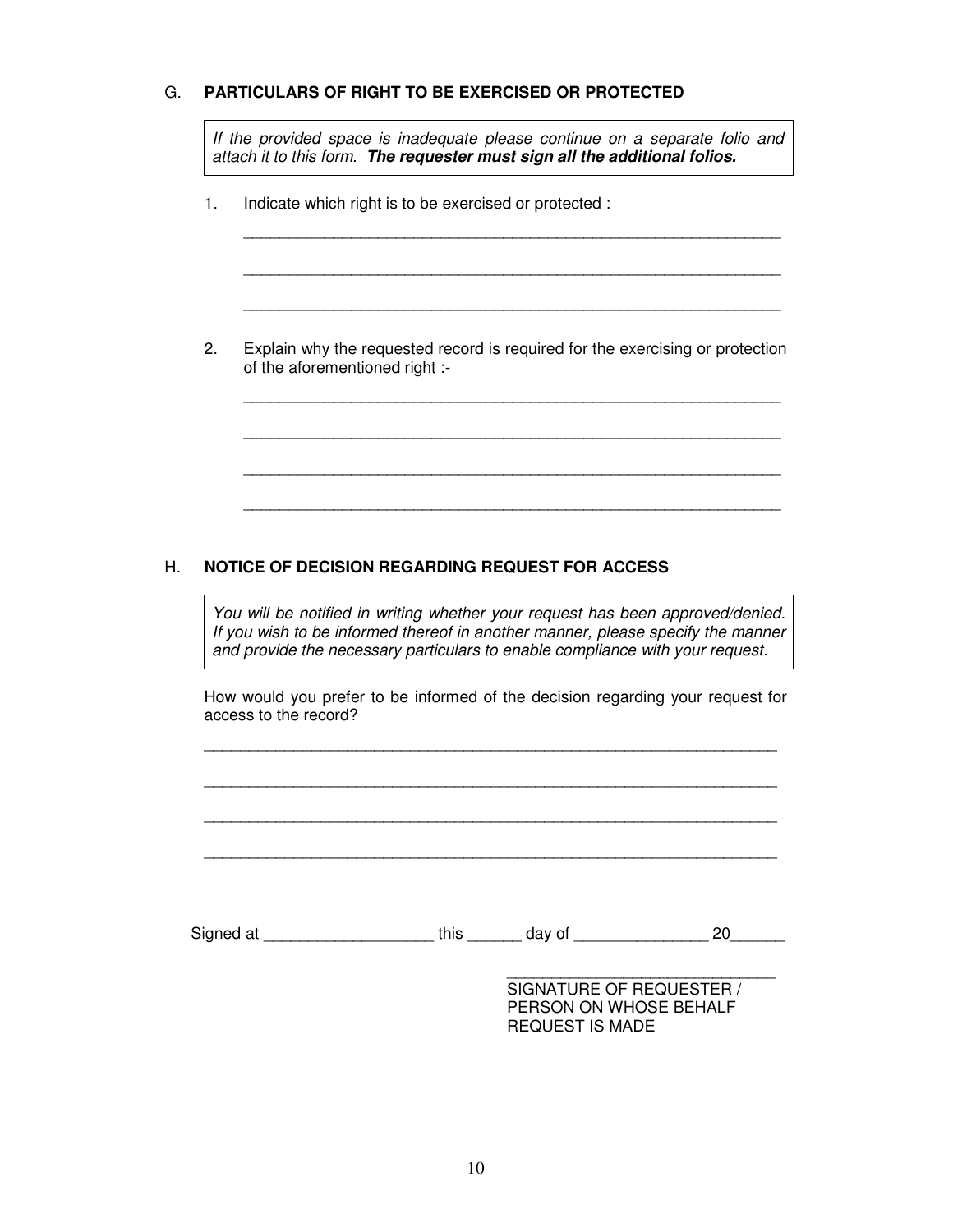#### 10. **PRESCRIBED FEES**

- 10.1 The fee for a copy of the manual as contemplated in regulation 9(2)(c) is R1,10 for every photocopy of an A4-size page or part thereof.
- 10.2 The fee for reproduction referred to in regulation 11(1), is as follows :-

|     |                                                                                                                              | R              |
|-----|------------------------------------------------------------------------------------------------------------------------------|----------------|
| (a) | For every photocopy of an A4-size page or part<br>thereof                                                                    | 1,10           |
| (b) | For every printed copy of an A4-size page or part<br>thereof held on a computer or in electronic or<br>machine readable form | 0,75           |
| (c) | For a copy in a computer-readable form on :-<br>stiffy disc<br>i)<br>ii)<br>compact disc                                     | 7,50<br>70,00  |
| (d) | For a transcription of visual images, for an A4-<br>i)<br>size page or part thereof<br>For a copy of visual images<br>ii)    | 40,00<br>60,00 |
| (e) | For a transcription of an audio record, for an<br>i)<br>A4-size page or part thereof<br>For a copy of an audio record<br>ii) | 20,00<br>30,00 |

10.3 The request fee payable by a requester, other than a personal requester, referred to in regulation 11(2) is R50,00.